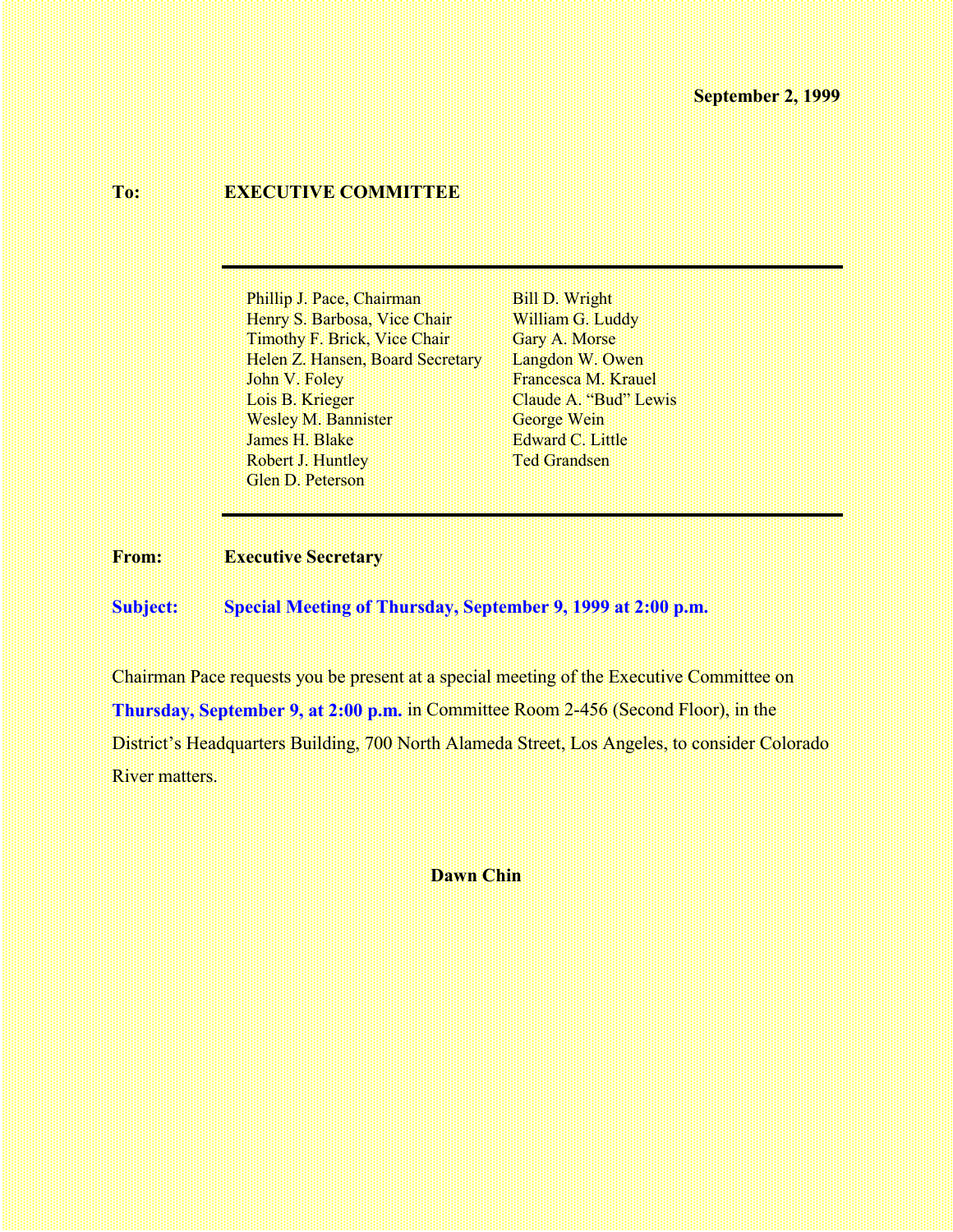# **AGENDA**

# **SPECIAL EXECUTIVE COMMITTEE MEETING WITH BOARD OF DIRECTORS\***

# **September 9, 1999**

#### **2:00 PM**

MWD Headquarters Building • Room 2-456, 2nd Floor • 700 N. Alameda Street • Los Angeles, CA 90012

**\*The Metropolitan Water District's Executive Committee meeting is noticed as a joint committee meeting with the Board of Directors for the purpose of compliance with the Brown Act. Members of the Board who are not assigned to the Executive Committee may attend and participate as members of the Board, whether or not a quorum of the Board is present. In order to preserve the function of the committee as advisory to the Board, members of the Board who are not assigned to the Executive Committee will not vote on matters before the Executive Committee.**

**1. ADDITIONS TO THE AGENDA** (As required by Gov. Code, § 54954.2(b).)

### **2. OPPORTUNITY FOR MEMBERS OF THE PUBLIC TO ADDRESS THE COMMITTEE ON MATTERS WITHIN THE COMMITTEE'S JURISDICTION** (As required by Gov. Code, § 54954.3(a).)

### **3. COMMITTEE ITEMS**

a. Report on Colorado River matters, including negotiations to develop a California plan for river operations, settlement of the San Luis Rey water rights dispute and Salton Sea issues. **[Conference with Real Property Negotiators; Agency Negotiator: Paul Cunningham; Negotiating Parties: United States Department of the Interior, State of California, State of Nevada, State of Arizona, Palo Verde Irrigation District, Imperial Irrigation District, Coachella Valley Water District, Los Angeles Department of Water and Power, San Diego County Water Authority, Colorado River Indian Tribes Coalition, San Luis Rey Settlement Parties; Property: Water Rights, Colorado River Allocations; Under Negotiation: Price and Terms; to be heard in closed session pursuant to Gov. Code § 54956.8]**

Consideration of framework agreement relating to quantification of the agricultural agencies' Colorado River water entitlements.